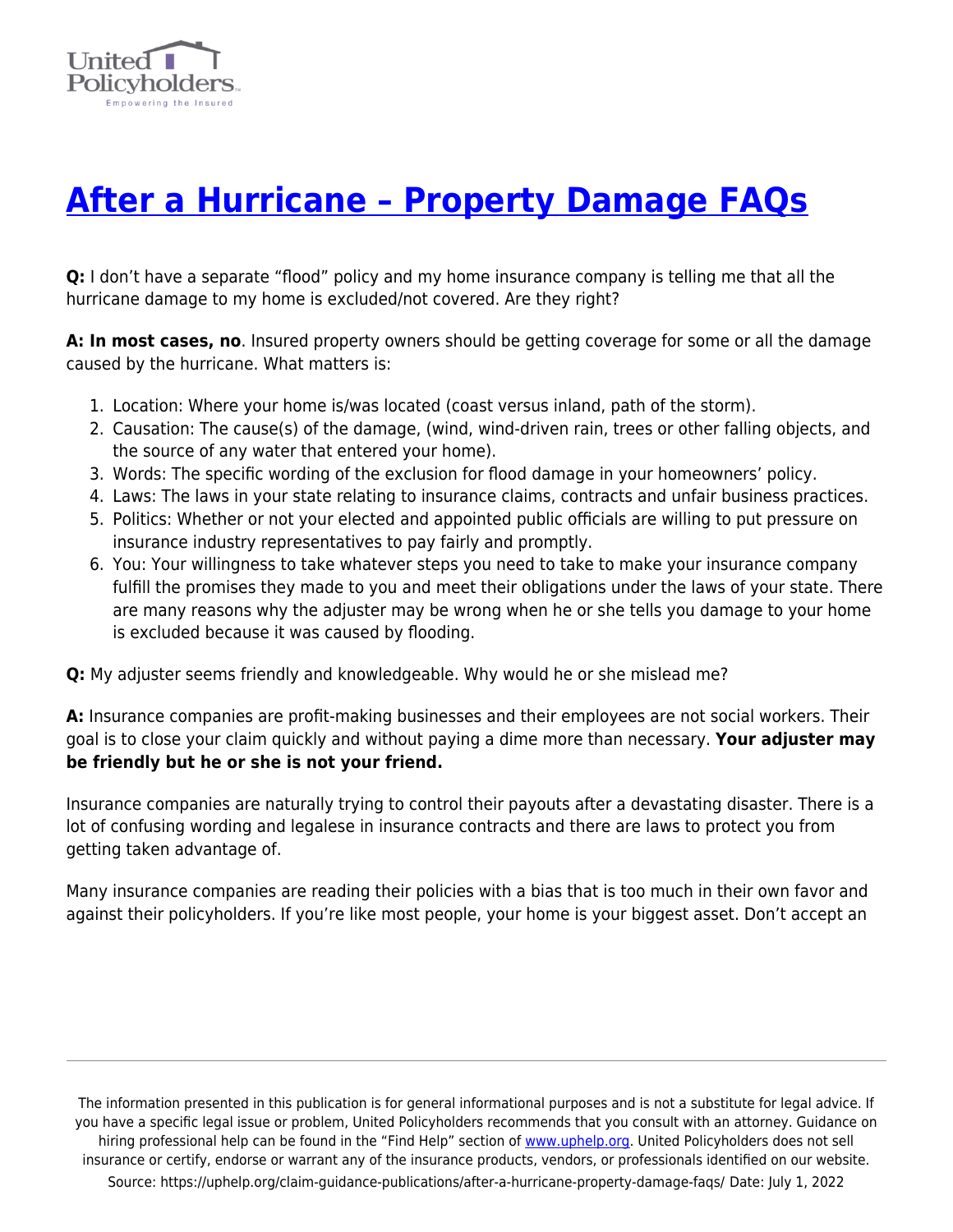

insurance company's denial of your claim without getting other opinions on the causes of the damage and the wording of the exclusion.

You paid good money for insurance protection. There are laws that protect you against unfair treatment.

**Q:** I don't want to get involved in a lawsuit, isn't there something else I can do?

**A: YES.** Take the time to read the wording of the specific exclusion the adjuster is relying on. Make sure to read the whole policy and whatever brochures or sales materials you can get your hands on. You may find words that show they promised or owe more benefits than they're offering. Insurance policies are contracts written by insurance company lawyers. Doesn't it make sense to get legal advice for yourself before taking the insurance company's word that you're not covered?

You can use legal advice and arguments to convince your insurance company to change its position without getting involved in a lawsuit. Get together with neighbors and others in your situation. Find home videos taken of the storm that show the wind that came first. Pool your money and hire a "forensics" engineer who's experienced in evaluating hurricane damage. If the engineer concludes that wind or another covered "peril" was a triggering cause in your neighborhood, present the information to your insurance company and don't take no for an answer.

[Follow UP's claim tips](https://uphelp.org/claim-guidance-publications/home-inventory-and-contents-claim-tips/) by keeping a claim diary, staying organized, writing to higher-ups in the company, and getting help from your state Insurance Commissioner's office. Don't take "no" for an answer until you've run out of options.

**Although you may feel discouraged and in no mood for fighting, it doesn't make economic sense to take "no" for an answer from your insurance company this soon in the process.** Your fellow Americans, elected officials and the media are paying attention to how insurance companies are treating the hurricane survivors.

That pressure will help you get a fair shake. It's still very early in the process – way too early to undersettle your claim. Before you give up or agree to take less than you need to repair/rebuild, it can't hurt to get advice from an attorney. Just make sure it's an attorney who has already had experience representing property owners on insurance matters.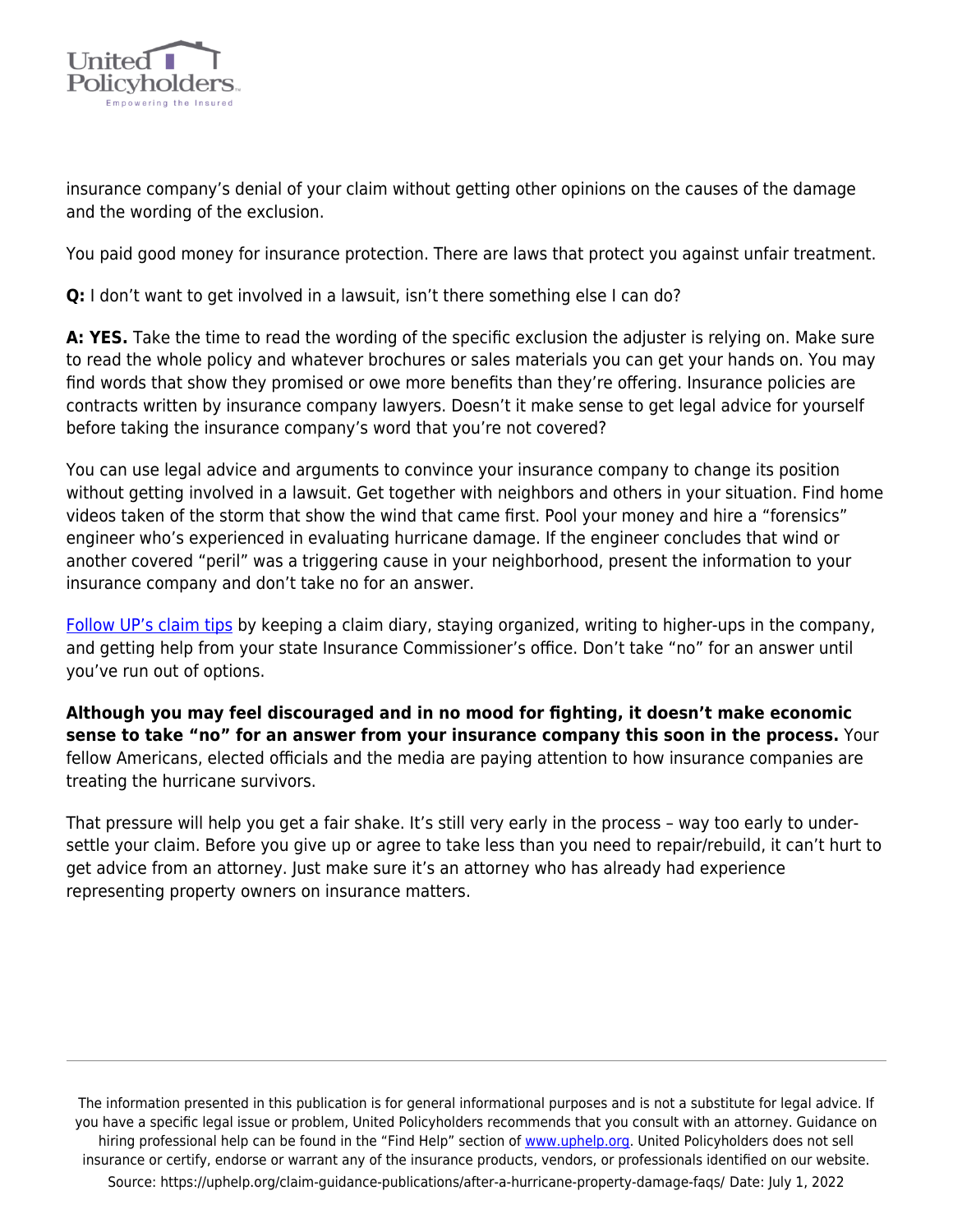

**Q:** My house isn't totally destroyed, but it is waterlogged. Does the exclusion for flood damage in my homeowners' policy mean I get nothing?

**A: No.** If there's any evidence of water coming in through any type of opening (such as a damaged roof, siding, window frames, etc.), the wind was a triggering cause and it should be covered. Where there's no way to tell whether the standing water came from rising or falling water, the damage should be covered, unless your policy has the kind of "anti-concurrent causation" exclusion.

**Q:** My home was near the coast, my adjuster is saying the damage isn't covered because it was caused by a storm surge or waves, is that true?

**A: See answer to the first question, above.** Although a storm surge may have washed away or severely damaged your home, it was first hit by heavy winds. By the time the water wiped out your home, some percentage of it was already destroyed by wind and rain. Wind and wind-driven rain damage is covered under standard homeowners insurance policies. Experts say that every ten miles per hour of wind will drive water one inch up a vertical wall. That means a one hundred mile per hour wind can drive rain and debris up and under the roof and into your home.

Suppose the storm surge, caused by low pressure, was 10 feet, but wind caused waves on top of the surge that came up another 4 feet. If your home is at 12 feet and was damaged – wasn't it the wind that caused the damage?

## **Q: What are the most common problems people have with insurance after a catastrophic loss?**

**A:** Frustrating delays, rotating adjusters, wrong information about what's covered and what's not, "lowball" repair estimates and settlement offers, (lowball means unfairly low – rip-off), and what many people describe as a "second nightmare" of being treated badly by the company they trusted for many years.

**Q:** Does everyone have problems with insurance after a large loss?

**A: No.** We surely hope you don't.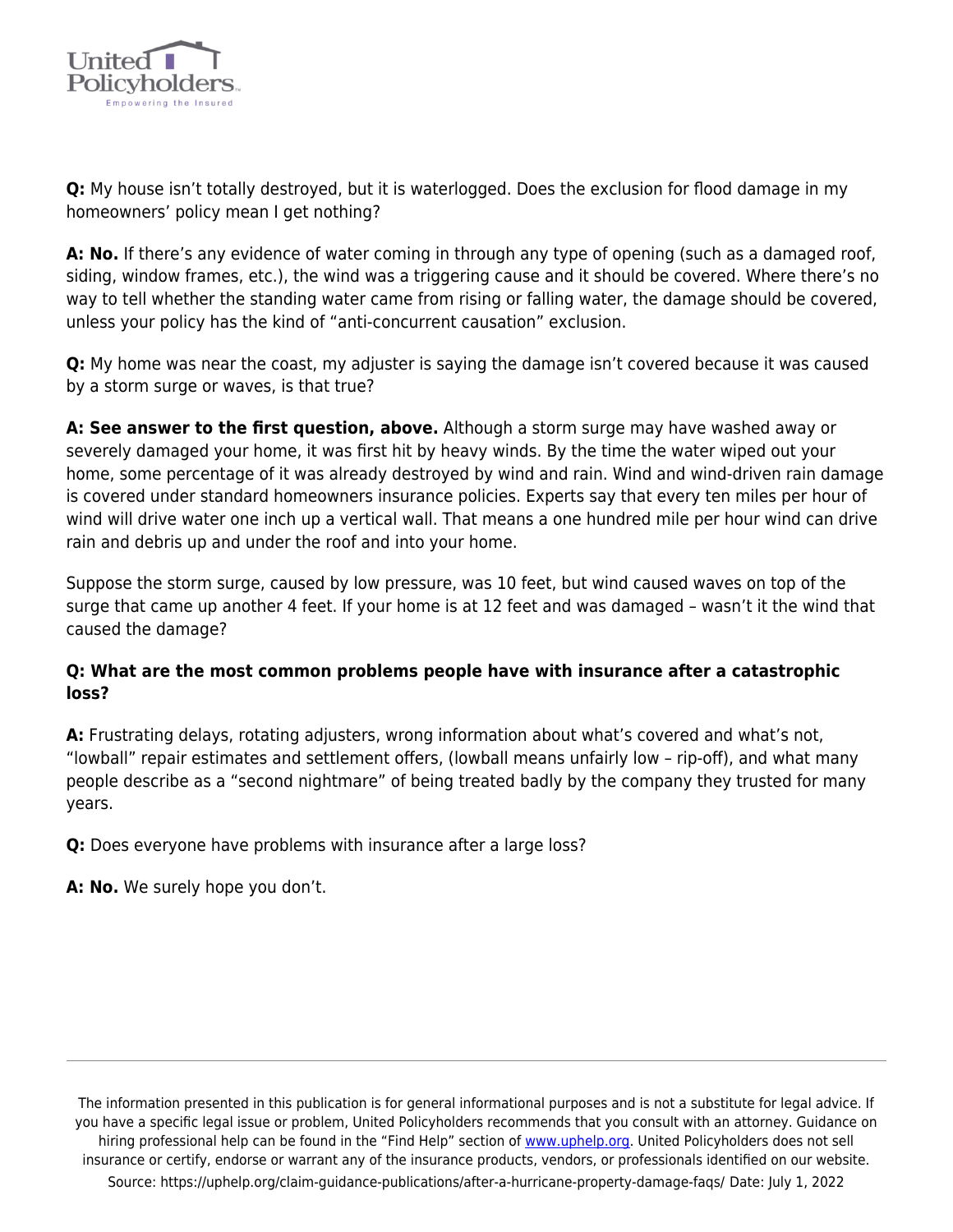

**Q:** There's an exclusion in my insurance policy for "high wind" or "hurricane" damage. Is my situation hopeless?

**A: Maybe not.** If you live near the coast and the agent or insurance company hid this important exclusion in small print and didn't tell you about it before the hurricane, you've got a good argument that it's an "unenforceable exclusion." If your arguments fall on deaf ears, consult a lawyer, but make sure you [follow UP's tips](https://uphelp.org/claim-guidance-publications/hiring-professional-help-for-an-insurance-claim/) about hiring professional help before choosing one. If you knew the exclusion was in the policy and you bought it anyway, you're in a very tough spot.

**Q:** My exclusions seem very clear and I have no flood insurance, is nothing covered under my HO policy?

## **A: The following items should be covered under your homeowners' policy regardless:**

- Loss of food by spoilage due to electrical outages, or damage from power surges related to storms
- Damage to your motor vehicle may be covered under comprehensive coverage on your auto policy.
- Falling tree damage

## **Q:** Are there "good" and "bad" insurance companies?

**A: Some insurance companies have the reputation of being fairer and more prompt in handling claims than others**, but it's hard to predict what's going to happen in this unprecedented situation. Working together with neighbors, following UP's claim tips and using the materials in your three-ring binder will really increase your chances of getting treated well.

**Q:** I have a flood insurance policy but my limit is \$150,000 and it's going to cost at least \$300,000 to replace my home. Do I still have to do all the paperwork to get the insurance money?

**A: Hopefully not.** If you are under-insured and you document that fact clearly to your insurance company by showing them the estimates, they should cut you a check for your policy limits ASAP and not hold back any portion of what you're owed. Once you get that check, research your options for collecting the balance of what you **should** have been insured for, starting at the claim tips relating to "[underinsurance](https://uphelp.org/underinsurance-help-were-you-lulled-into-a-false-sense-of-security-or-did-you-intentionally-underinsure-your-biggest-asset/)."

**Q:** The insurance adjuster is telling me my foundation is still good.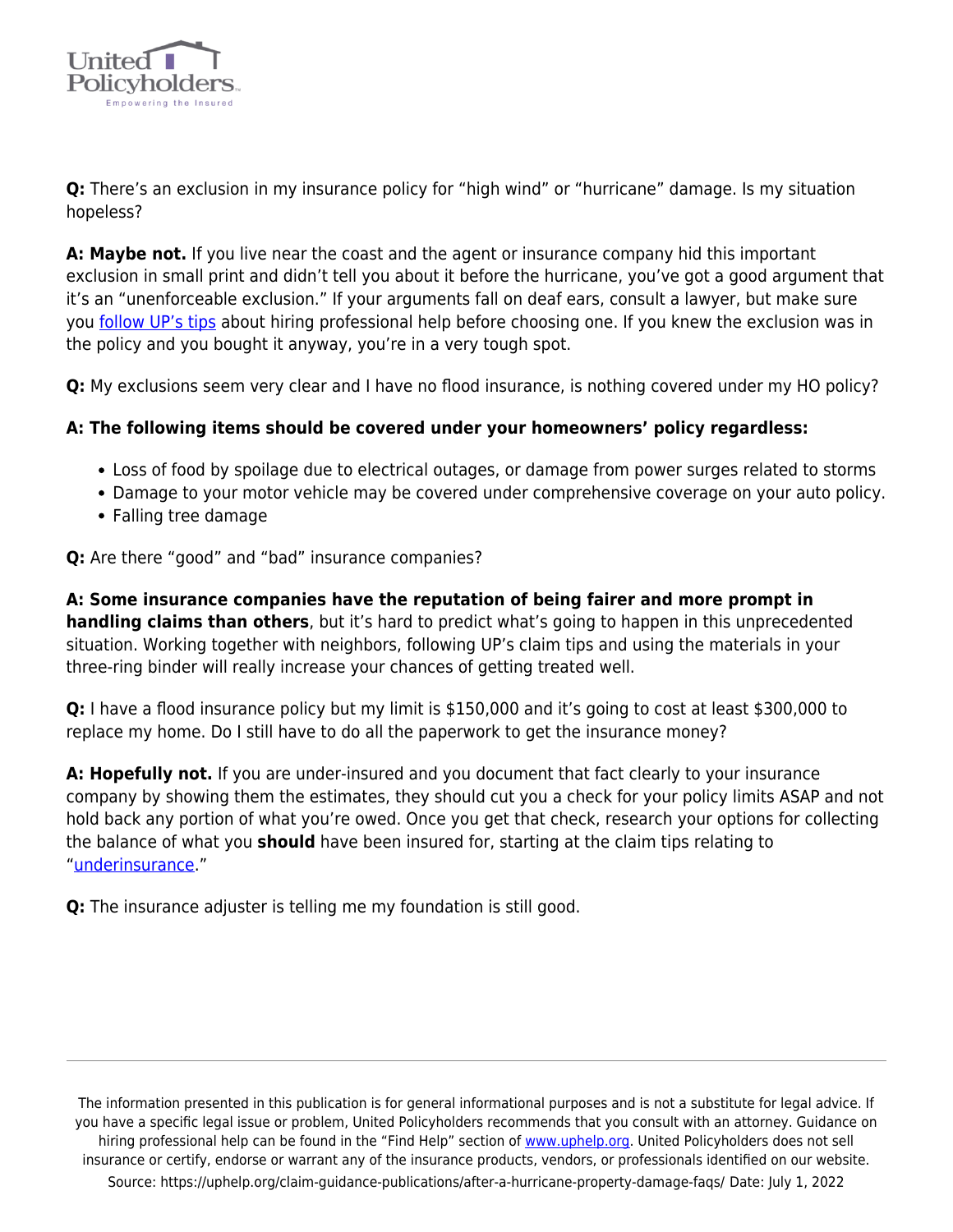

**A:** Get a second opinion before rebuilding on an existing slab/foundation. Concrete can "fail" due to damage that an untrained eye won't see. Most adjusters have no training in concrete science.

**Q:** Labor and material prices have jumped sky high but the insurance company will only pay according to its "pricing guidelines." The guidelines are really out of date, what can I do?

**A:** Labor and material costs always go up after disasters due to supply, demand and greed. Your insurance company owes you for what it will cost in *real life, not on paper* (up to your policy limits). Guideline pricing is something insurance companies use to predict how much materials and labor should cost. This system is often a problem because reality demands flexibility. No one can accurately predict how much prices will change after a disaster – especially one this big. Take plywood for example – its price fluctuates wildly and can vary from \$12 per sheet up to \$25 per sheet in a post-disaster scenario. That doesn't make it right, but it's not fair or legal to make you wait until things stabilize to start repairing/rebuilding your home.

Roofs are a highly contested item – if the insurance company's pricing is \$150 per square foot but the market price is \$240, keep all receipts and demand the difference along with all amounts the insurance company "held back" due to ACV rules. (See [UP Home Inventory and Claim Tips](https://uphelp.org/claim-guidance-publications/home-inventory-and-contents-claim-tips/) for details)

The National Flood Insurance Program has pricing lists of what they'll pay prerepair, if your pricing increases you can go back with a supplemental claim and they should pay the adjusted price.

**Q:** There are no houses available to rent in my area. My insurance policy covers my temporary/additional living expenses but there's no place to live. What can I do?

**A:** If you're planning to rebuild/repair and stay in the area and are willing to live in a trailer, negotiate with your insurer to "cash out" your ALE coverage limits so you can buy a trailer or motor home with your ALE policy limits instead of using the money to pay rent.

Insurers have not been offering this option but they should be. With a disaster of this size – you're going to need every penny of ALE coverage and then some to cover your living expenses while you're out of your home. Negotiating a cashout gives you flexibility and saves you from having to submit more receipts and paperwork to your insurance company.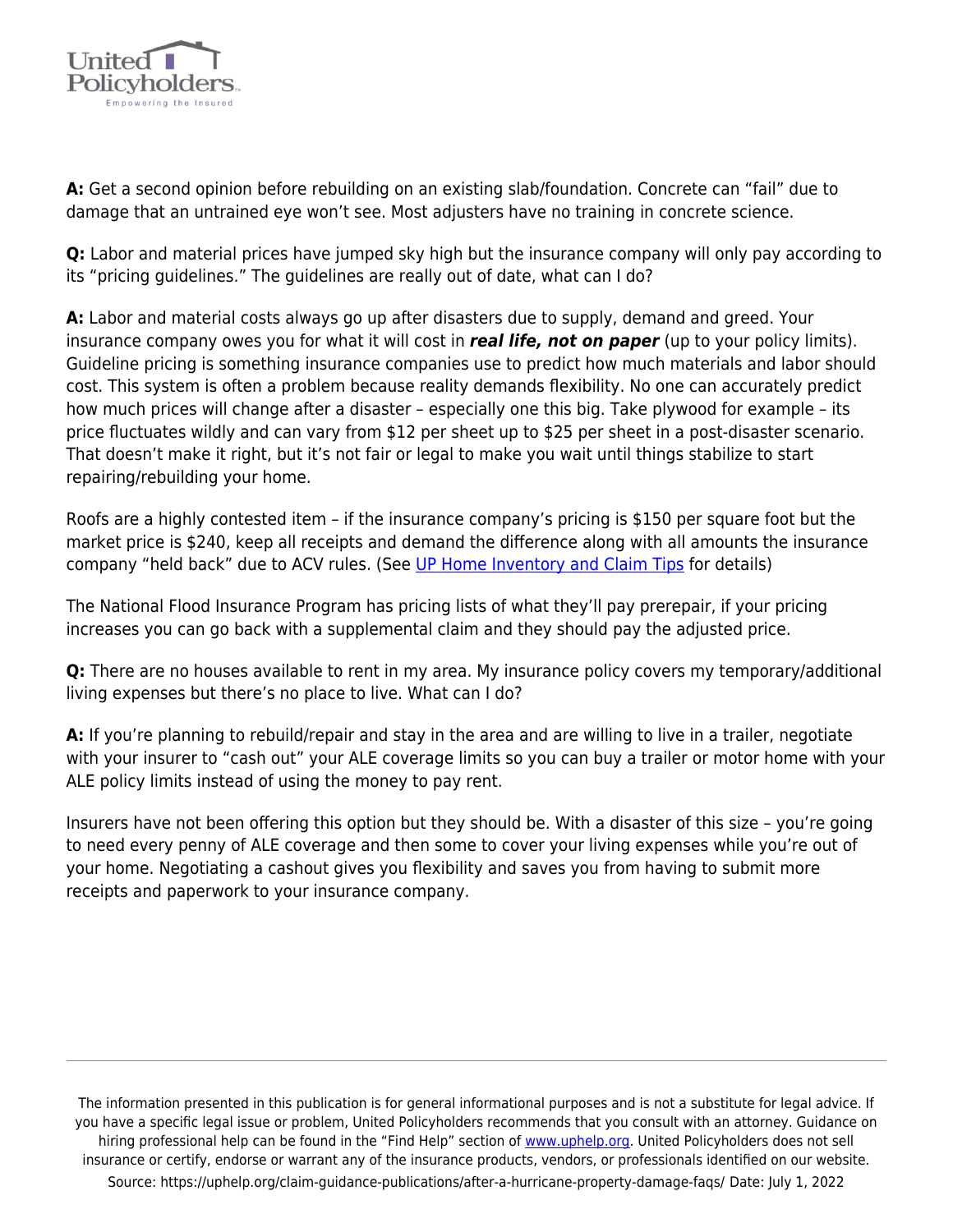

**Q:** My home is very badly damaged but "A" Insurance Company is refusing to pay anything up front for my contractor's overhead and profit. I don't have the cash to advance this item and he won't get started without it so I'm stuck.

**A:** This is a common problem with some insurance companies and it's unfair and in some states – illegal. Overhead and profit ("O & P") is a known expense that all contractors charge, usually at a rate of 10% and 10%. An insurer that holds back O & P until repairs are completed puts the property owner in an impossible financial position. It is wrong for your insurance company to hold back O & P until your home is completely repaired. If you have a flood insurance policy, check the NFIP bulletin for specific items that are covered.

**Q:** My insurance company keeps reducing what they're going to pay by "depreciating" items in my claim, what can I do?

**A: Read and follow UP's Claim tips**. Depreciation is subjective – not a science. Each adjuster makes his or her own decisions on how much and which items they depreciate. That means it's up to you to argue for more reasonable numbers. And, not everything in your home is subject to depreciation. For example, paint, vinyl and roofing are exposed to the elements so of course they deteriorate and are subject to depreciation. The underlying materials that held your home together – studs, cement, rebar, framing – are not. Studs can last 200 years – don't allow your adjuster/insurer to depreciate those items.

Adjusters and insurers rarely volunteer to tell you that if you submit receipts for items you replace they **must** pay you the difference between what they paid you for the item's Actual Cash Value (ACV) and what it actually cost you (if you have a Replacement Cost, not strictly ACV policy).

**Q:** My adjuster is rushing me to complete my contents inventory but I just can't remember everything yet.

**A: It's normal and fine not to remember much after a traumatic loss.** Take your time and don't rush – 99% of all disaster victims can't remember even most of what they had – even after months and years after their loss. The best you can do is follow UP's contents claim tips and get as much help as you can.

If you allow yourself to be rushed into a fast settlement you are definitely going to underestimate what